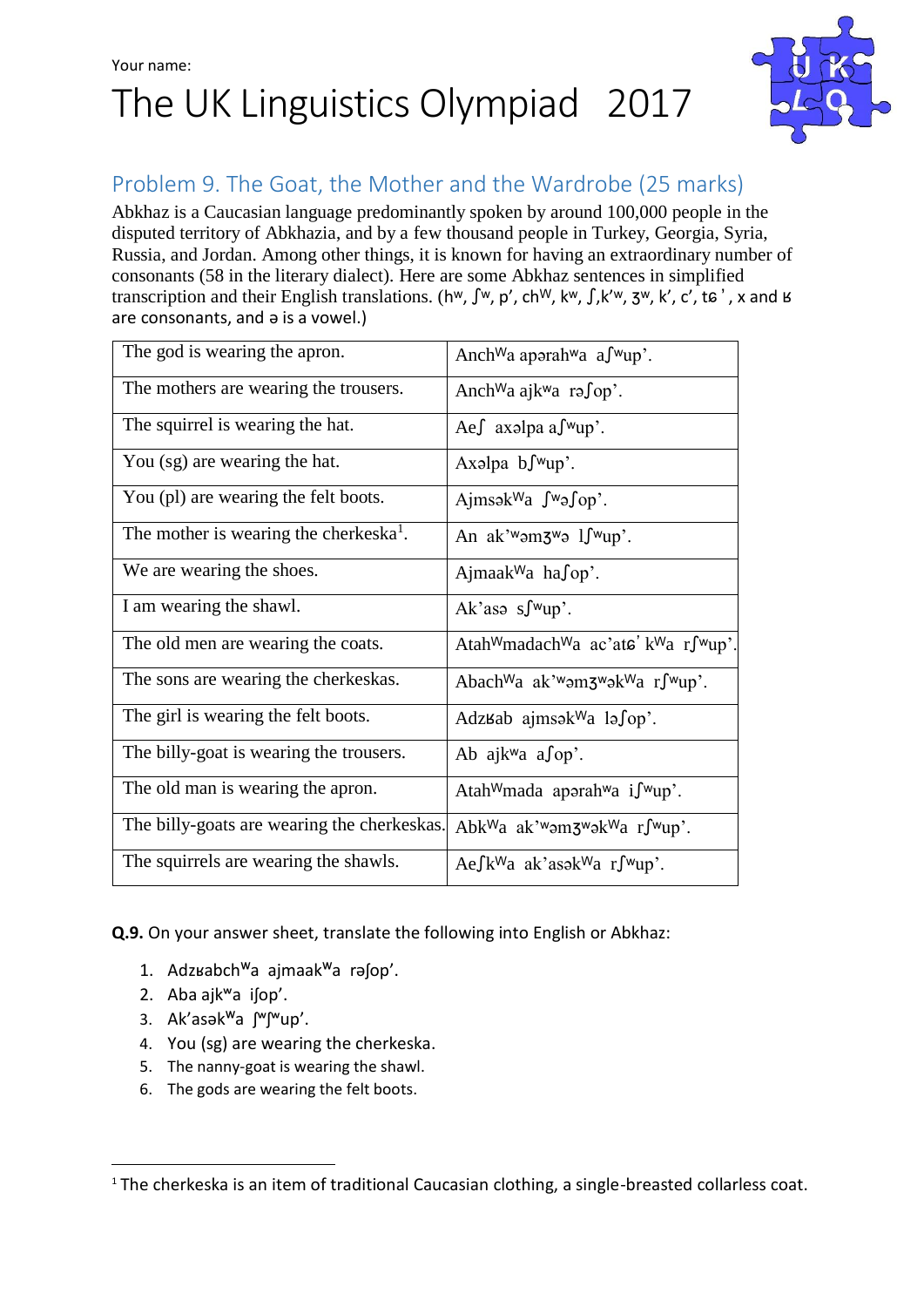



## Answer sheet for Problem 9. Abkhaz

| 9.1 | 4 |
|-----|---|
|     |   |
| 2   | 5 |
|     |   |
| 3   | 6 |
|     |   |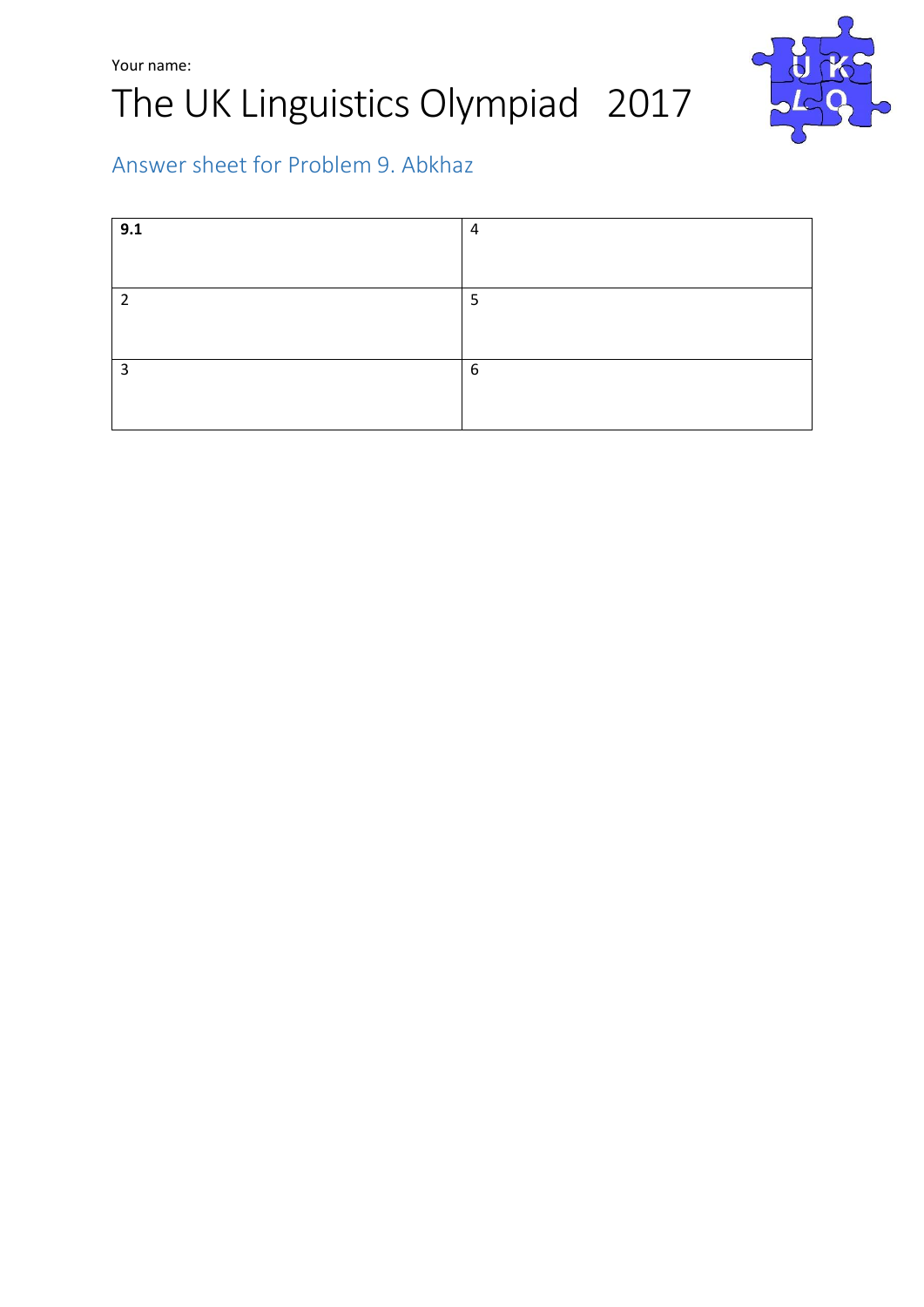# The UK Linguistics Olympiad 2017



#### Solution and marking.

#### Scoring (max 18)

- 1-3: 2 points for each correct **sentence**. (max 6)
	- o 1 for only one mistake.
	- o ignore trivial variation (e.g. 'plural').
- 4-6: 2 points for each correct underlined word, 1 for each other word**. (max 4 x 2 + 4 = 12)**
	- o 1 for an underlined word with more than half the target word correct.
		- o ignore minor copying errors e.g.  $p \sim p'$  or  $\theta \sim a \sim e$ .
		- o insist on the correct order of words.
- Score positively give credit for each target Abkhaz word, ignore extra non-target words.
	- o But in Abkhaz insist on correct affixes and order;
		- if A ... B should be B ... A, accept A but not B.
	- o Insist on correct number (singular/plural) and tense/aspect in English.
	- o Accept an English noun only if its grammatical function is right.
	- o Reject active-passive exchanges even if the meaning is the same.
	- o But accept minor copying errors in Abkhaz.
- Score generously if different scores are possible, choose the highest.

| 1. The girls are wearing (the) shoes. | 4. Ak' <sup>w</sup> amz <sup>w</sup> a b <sup>[w</sup> up'.                    |  |
|---------------------------------------|--------------------------------------------------------------------------------|--|
| 2. The son is wearing (the) trousers. | $\vert$ 5. Ab ak'asa $\vert \underline{\uparrow \text{w}} \underline{\upmu}$ . |  |
| 3. You (pl) are wearing (the) shawls. | 6. Anch <sup>w</sup> ak <sup>w</sup> a ajmsak <sup>w</sup> a rafop'.           |  |